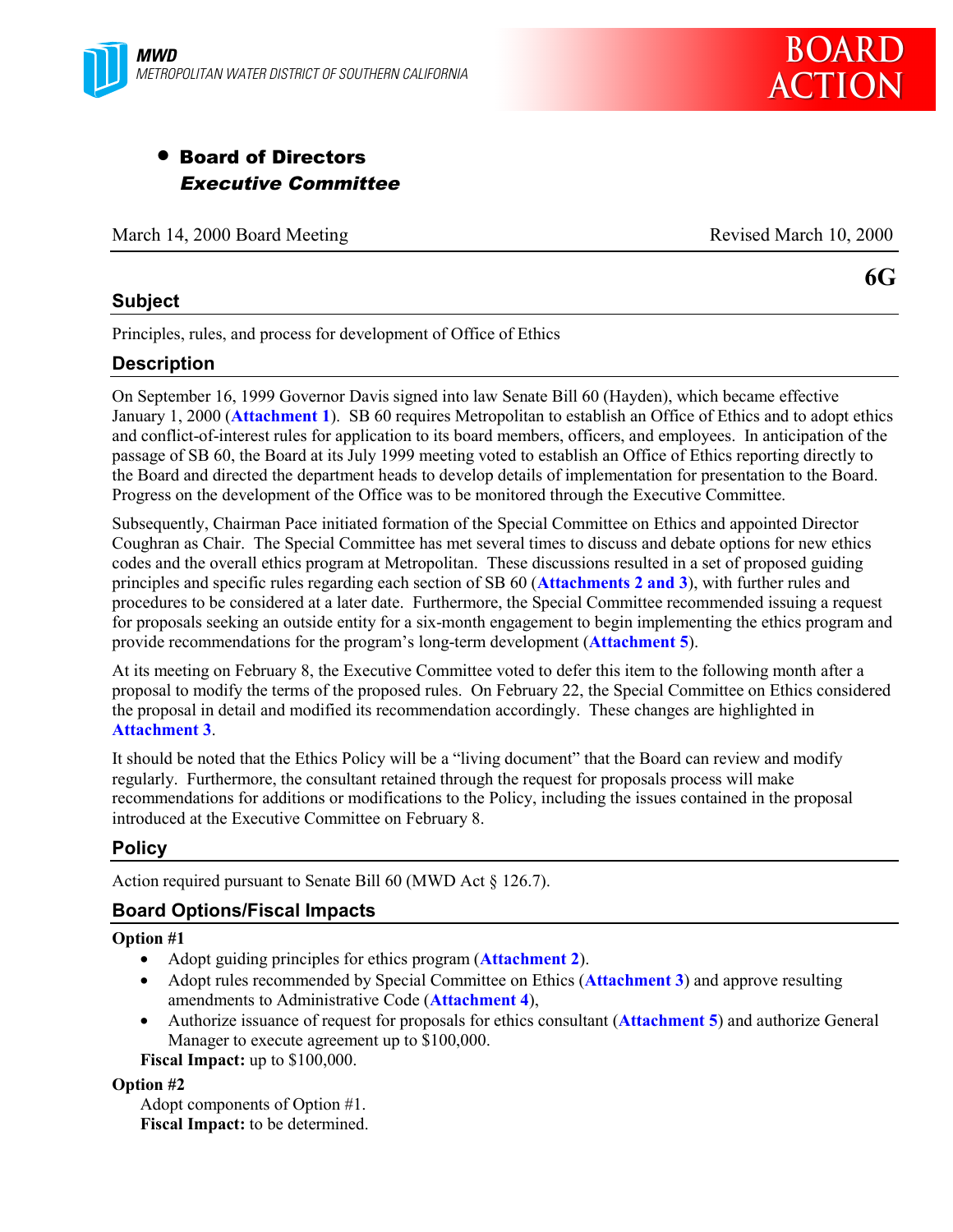# **Recommendation**

| The Special Committee on Ethics recommends that the Board adopt Option #1. |           |
|----------------------------------------------------------------------------|-----------|
|                                                                            |           |
| Thankschin                                                                 |           |
|                                                                            | 3/13/2000 |
| Director Thom Coughran                                                     | Date      |

| <b>Attachment 1:</b> |
|----------------------|
| <b>Attachment 2:</b> |
| <b>Attachment 3:</b> |
| <b>Attachment 4:</b> |

**Text of SB 60** 

**Table re. Proposed Guiding Principles** 

**Rules proposed by Special Ethics Committee** 

**Attachment 4: Amendments to Administrative Code**

**Attachment 5: Scope of RFP for Ethics Program**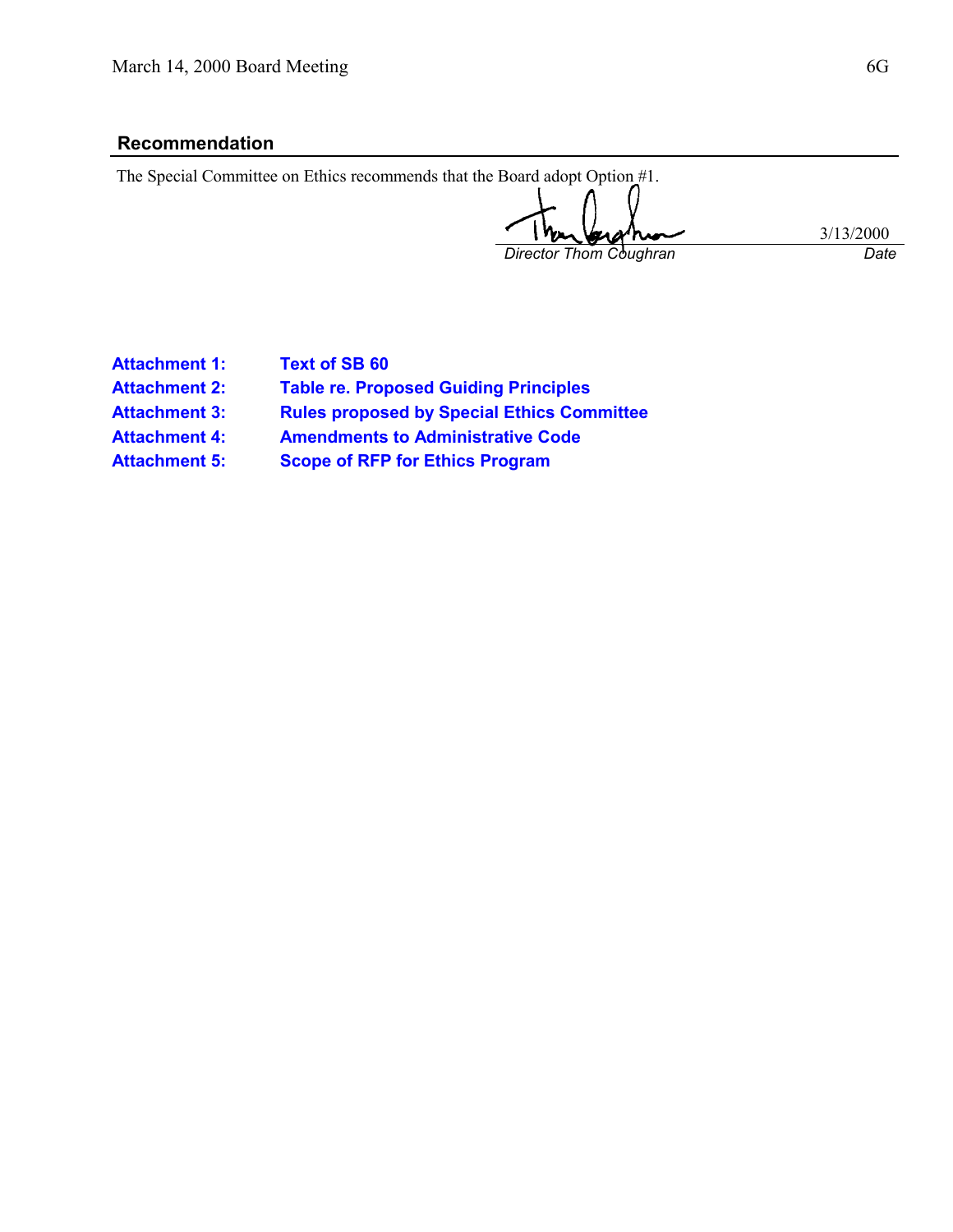The Following 5 Pages are

Attachment 1

To Board Letter 6G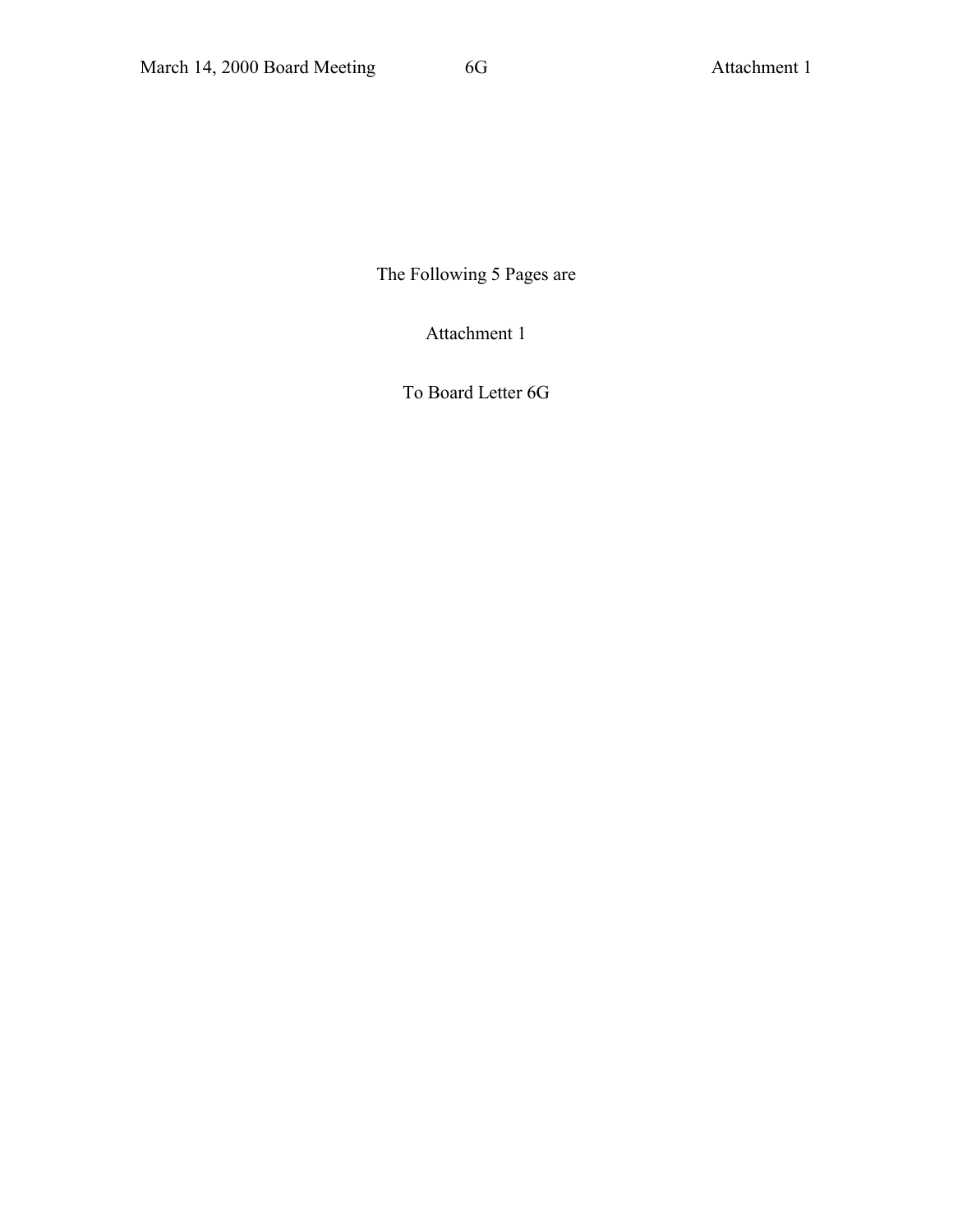#### **Senate Bill No. 60**

#### CHAPTER 415

An act to add Sections 126.5, 126.7, 130.5, and 130.7 to the Metropolitan Water District Act (Chapter 209 of the Statutes of 1969), relating to the Metropolitan Water District of Southern California.

> [Approved by Governor September 16, 1999. Filed with Secretary of State September 16, 1999.]

#### LEGISLATIVE COUNSEL'S DIGEST

SB 60, Hayden. Metropolitan Water District of Southern California.

(1) The Metropolitan Water District Act authorizes the formation of metropolitan water districts and specifies the powers and purposes of a district.

This bill would require the Metropolitan Water District of Southern California to place increased emphasis on sustainable, environmentally sound, and cost-effective water conservation, environmentally sound, and cost-effective water conservation, recycling, and groundwater storage and replenishment measures, as prescribed, and, commencing February 1, 2001, to prepare and submit to the Legislature a prescribed annual report relating to water conservation. The bill would make related legislative findings and declarations.

The bill would require the district, in cooperation with specified entities, to participate in considering programs of groundwater recharge and replenishment, watershed management, habitat restoration, and environmentally compatible community restoration, and environmentally compatible community development utilizing the resource potential of the Los Angeles River, the San Gabriel River, or other southern California rivers, including stormwater runoff from these rivers.

The bill would prohibit the district, and its member public agencies, from expending any public money for contracting with any private entity or person to undertake research or investigations with regard to the personal backgrounds or the statements of economic interest of, or the campaign contributions made to, elected officials who vote on public policies affecting the district, or advocacy groups or interested parties who may have matters pending before the board of the district or its member public agencies.

The bill would require the district to establish and operate an Office of Ethics and to adopt rules relating to internal disclosure, lobbying, conflicts of interest, contracts, campaign contributions, and ethics for application to its board members, officers, and employees, as prescribed. The rules would be required to address certain matters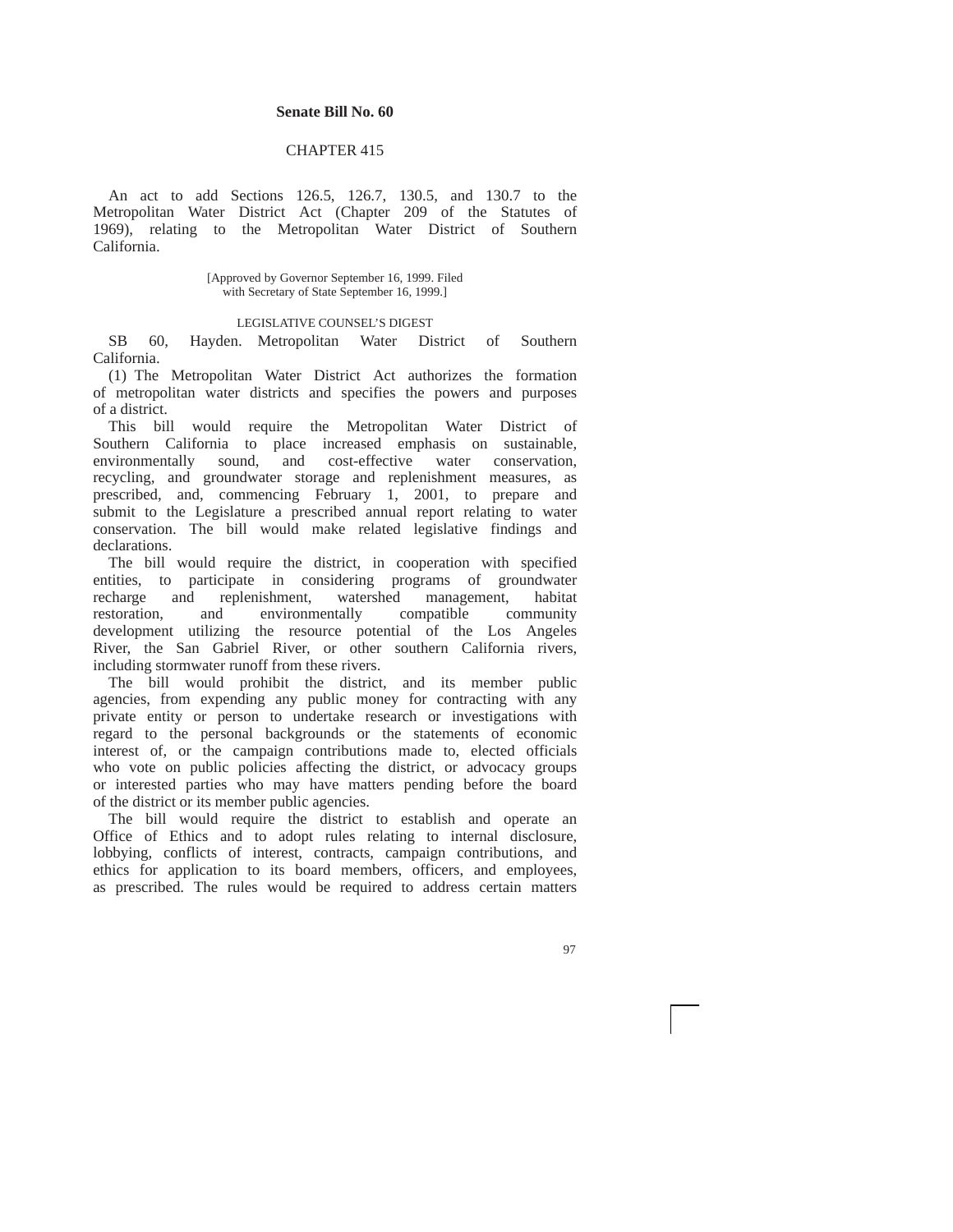and would be required, for any association of individuals or entities that includes board members, officers, or employees of the district, or of a member public agency, which association is known by a name other than the Metropolitan Water District of Southern California or the name of a member public agency of the district, to prohibit any association structure or identification that is likely to mislead the public as to the association's true identity, its source of funding, or its purpose. The bill would require the office to adopt those rules for approval by the board of directors, to educate the board, staff, and contractors concerning those rules, and to investigate complaints concerning the violation of those rules. The bill would require the office to propose, and the board to adopt, a schedule of penalties for violations of those rules by board members, officers, staff, or contractors. The bill would prescribe related matters.

By imposing additional duties on the district, the bill would impose a state-mandated local program.

(2) The California Constitution requires the state to reimburse local agencies and school districts for certain costs mandated by the state. Statutory provisions establish procedures for making that reimbursement.

This bill would provide that no reimbursement is required by this act for a specified reason.

#### *The people of the State of California do enact as follows:*

SECTION 1. Section 126.5 is added to the Metropolitan Water District Act (Chapter 209 of the Statutes of 1969), to read:<br>126.5. (a) The Metropolitan Water District

126.5. (a) The Metropolitan Water District of Southern California and its member public agencies may not expend any public money for contracting with any private entity or person to undertake research or investigations with regard to the personal backgrounds or the statements of economic interest of, or the campaign contributions made to, elected officials who vote on public policies affecting the Metropolitan Water District of Southern California, or advocacy groups or interested parties who may have matters pending before the board of the Metropolitan Water District of Southern California or its member public agencies.

(b) Nothing in this section prevents any board member, officer, or employee of the Metropolitan Water District of Southern California or of a member public agency of that district from exercising the right to obtain public records pursuant to Chapter 3.5 (commencing with Section 6250) of Division 7 of Title 1 of the Government Code.

SEC. 2. Section 126.7 is added to the Metropolitan Water District Act (Chapter 209 of the Statutes of 1969), to read:

126.7. (a) The Metropolitan Water District of Southern California shall establish and operate an Office of Ethics and adopt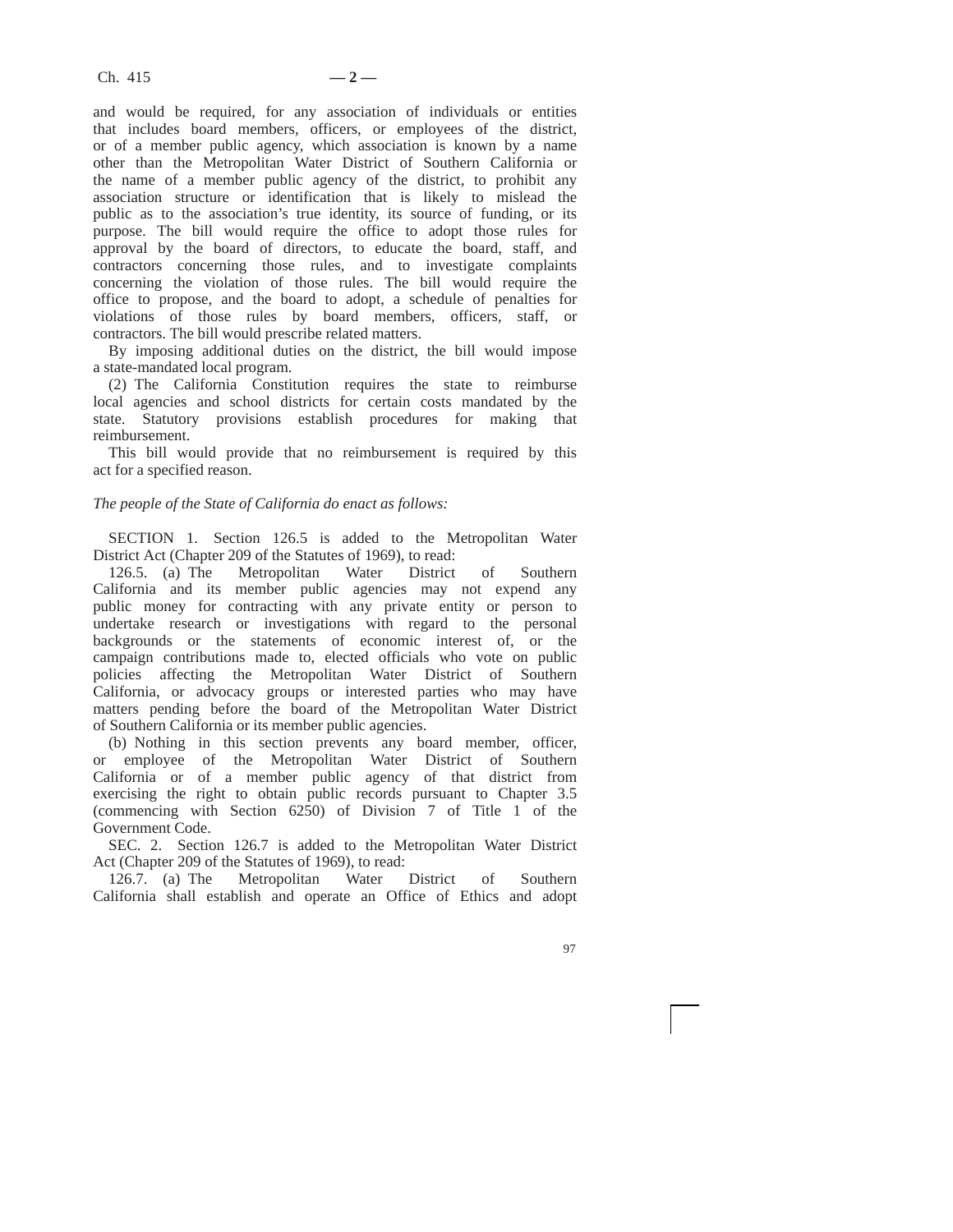rules relating to internal disclosure, lobbying, conflicts of interest, contracts, campaign contributions, and ethics for application to its board members, officers, and employees consistent with the intent and spirit of the laws and regulations of the Los Angeles City Ethics Commission, the Fair Political Practices Commission, and the Los Angeles County Metropolitan Transportation Authority.

(b) The rules described in subdivision (a) shall address, and seek to avoid potential ethical abuses relating to, all of the following matters:

(1) The direct and indirect business relationships between board members, contractors, and vendors, and between board members and officers or employees of member public agencies.

(2) The solicitation of campaign contributions by board members, officers, or employees and the receipt of contributions from bidders, contractors, or subcontractors.

(3) Public notice and approval procedures for contracts of fifty thousand dollars (\$50,000) or more.

(c) (1) The office shall operate as an independent entity that is not subject to political influence and shall be staffed with professional, qualified persons.

(2) The office shall adopt the rules described in subdivision (a) for approval by the board, educate the board, staff, contractors, and subcontractors concerning those rules, and shall investigate complaints concerning the violation of those rules.

(3) The office shall adopt procedures for protecting the confidentiality of sources, the job security of ''whistle blowers,'' and the due process rights of the accused.

(d) Subject to paragraph (3) of subdivision (c), the office shall make available to the public the results of the investigations that it undertakes.

(e) The office shall propose, and the board shall adopt, a schedule of penalties for violations of the rules described in subdivision (a) by board members, officers, staff, or contractors.

(f) For any association of individuals or entities that includes board members, officers, or employees of the Metropolitan Water District of Southern California or of a member public agency of that district that is known by a name other than the Metropolitan Water District of Southern California or the name of a member public agency of the district, the rules of ethics shall prohibit any association structure or identification that is likely to mislead the public as to the association's true identity, its source of funding, or its purpose.

(g) Nothing in this section prohibits the Metropolitan Water District of Southern California, a member public agency of that district, or a board member, officer, or employee of the Metropolitan Water District of Southern California or of a member public agency of the district, from participating in, or providing funding in a clearly identifiable way for, an association formed for the purpose of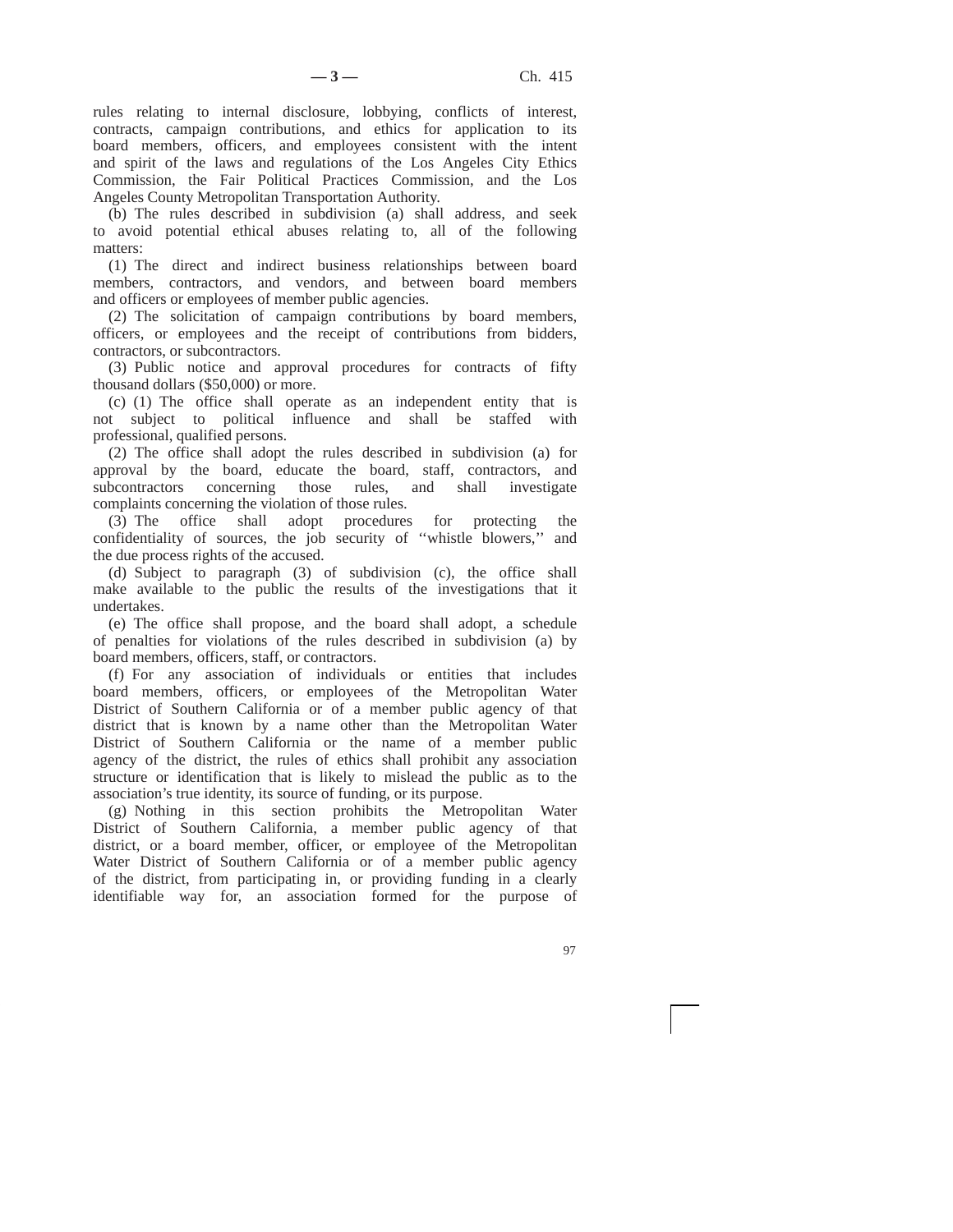undertaking legitimate activities, including, but not limited to, advocating on behalf of that association before a local agency, the Legislature, or the United States Congress.

SEC. 3. Section 130.5 is added to the Metropolitan Water District Act (Chapter 209 of the Statutes of 1969), to read:

130.5. (a) The Legislature finds and declares all of the following:

(1) The Metropolitan Water District of Southern California reports that conservation provides 7 percent of its ''water resource mix'' for 1998, and conservation is projected to provide 13 percent of its total water resources by 2020. Conservation, water recycling, and groundwater recovery, combined, provide 12 percent of the district's total water resources for 1998 and those water resources are projected to increase to 25 percent of the district's total water resources by 2020.

(2) It is the intent of the Legislature that the Metropolitan Water District of Southern California expand water conservation, water recycling, and groundwater recovery efforts.

(b) The Metropolitan Water District of Southern California shall place increased emphasis on sustainable, environmentally sound, and cost-effective water conservation, recycling, and groundwater storage and replenishment measures.

(c) The Metropolitan Water District of Southern California shall hold an annual public hearing, which may be held during a regularly scheduled meeting of the Board of Directors of the Metropolitan Water District of Southern California, during which the district shall review its urban water management plan, adopted pursuant to Part 2.6 (commencing with Section 10610) of Division 6 of the Water Code, for adequacy in achieving an increased emphasis on cost-effective conservation, recycling, and groundwater recharge in accordance with this section. The Board of Directors of the Metropolitan Water District of Southern California may modify any ongoing program as necessary to meet that requirement, consistent with the district's urban water management plan.

(d) The district shall invite to the hearings knowledgeable persons from the fields of water conservation and sustainability, and shall consider factors of availability, water quality, regional self-sufficiency, benefits for species and environment, the totality of life-cycle costs, including avoided costs, and short- and long-term employment and economic benefits.

(e) On or before February 1, 2001, and on or before each February 1 thereafter, the Metropolitan Water District of Southern California shall prepare and submit to the Legislature a report on its progress in achieving the goals of increased emphasis on cost-effective conservation, recycling, and groundwater recharge in accordance with this section, and any recommendations for actions with regard to policy or budget matters to facilitate the achievement of those goals.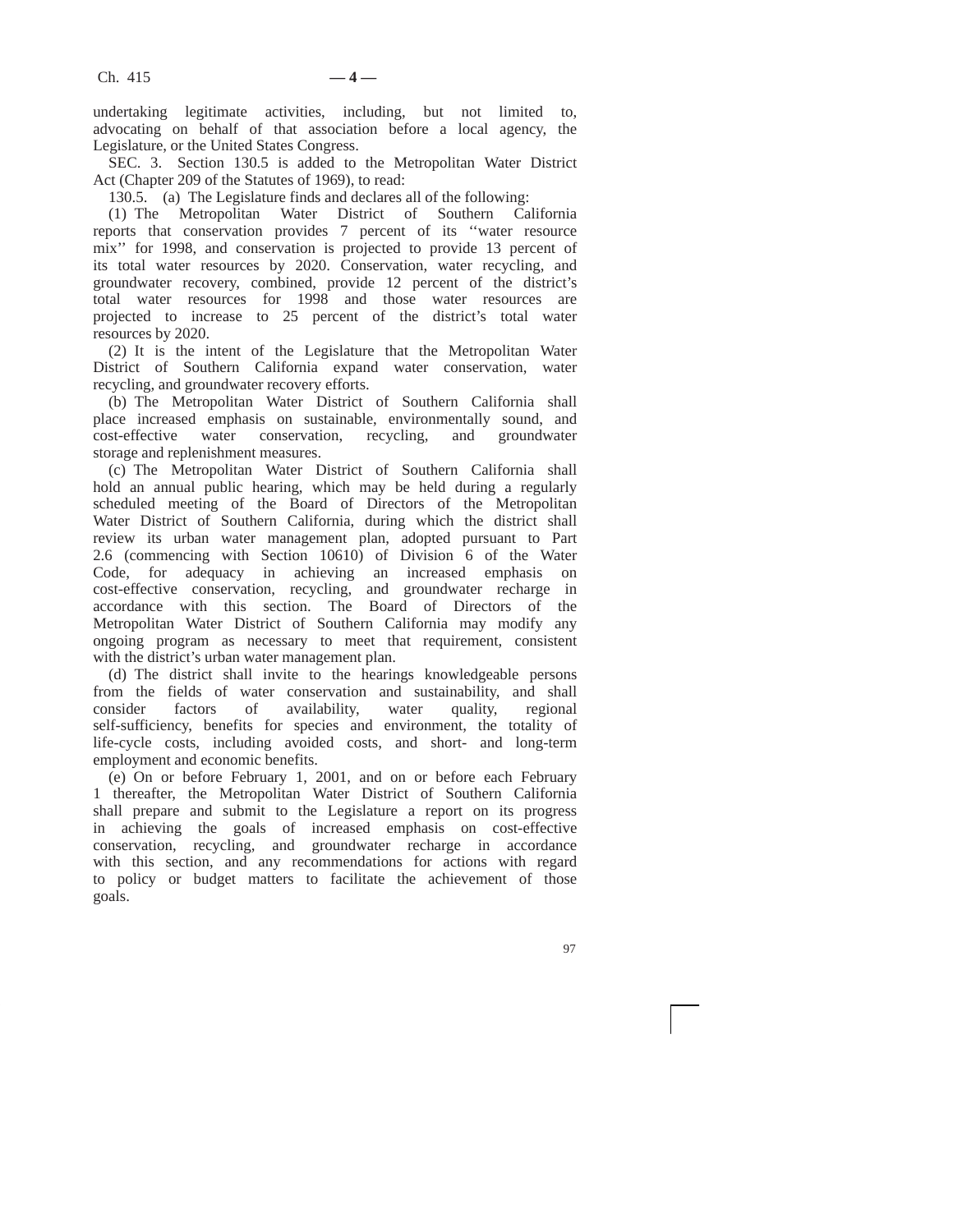(f) Nothing in this section shall diminish the authority of the Metropolitan Water District of Southern California pursuant to Section 25 or any other provision of this act, or otherwise affect the purposes of the Metropolitan Water District of Southern California as described in existing law.

SEC. 4. Section 130.7 is added to the Metropolitan Water District Act (Chapter 209 of the Statutes of 1969), to read:<br>130.7. (a) The Metropolitan Water District

130.7. (a) The Metropolitan Water District of Southern California, in cooperation with the following entities, shall participate in considering programs of groundwater recharge and replenishment, watershed management, habitat restoration, and environmentally compatible community development utilizing the resource potential of the Los Angeles River, the San Gabriel River, or other southern California rivers, including storm water runoff from these rivers:

(1) Member public agencies whose boundaries include any part of the Los Angeles River, the San Gabriel River, or any other river in southern California.

(2) The Water Replenishment District of Southern California.<br>
(3) Local public water purveyors and other

public water purveyors and other appropriate groundwater entities.

(4) The County of Los Angeles.

(5) The United States Army Corps of Engineers.

(b) Nothing in this section affects the powers and purposes of the Water Replenishment District of Southern California or any other groundwater management entity, the County of Los Angeles, local public water purveyors, or the United States Army Corps of Engineers.

SEC. 5. No reimbursement is required by this act pursuant to Section 6 of Article XIII B of the California Constitution because a local agency or school district has the authority to levy service charges, fees, or assessments sufficient to pay for the program or level of service mandated by this act, within the meaning of Section 17556 of the Government Code.

Notwithstanding Section 17580 of the Government Code, unless otherwise specified, the provisions of this act shall become operative on the same date that the act takes effect pursuant to the California Constitution.

O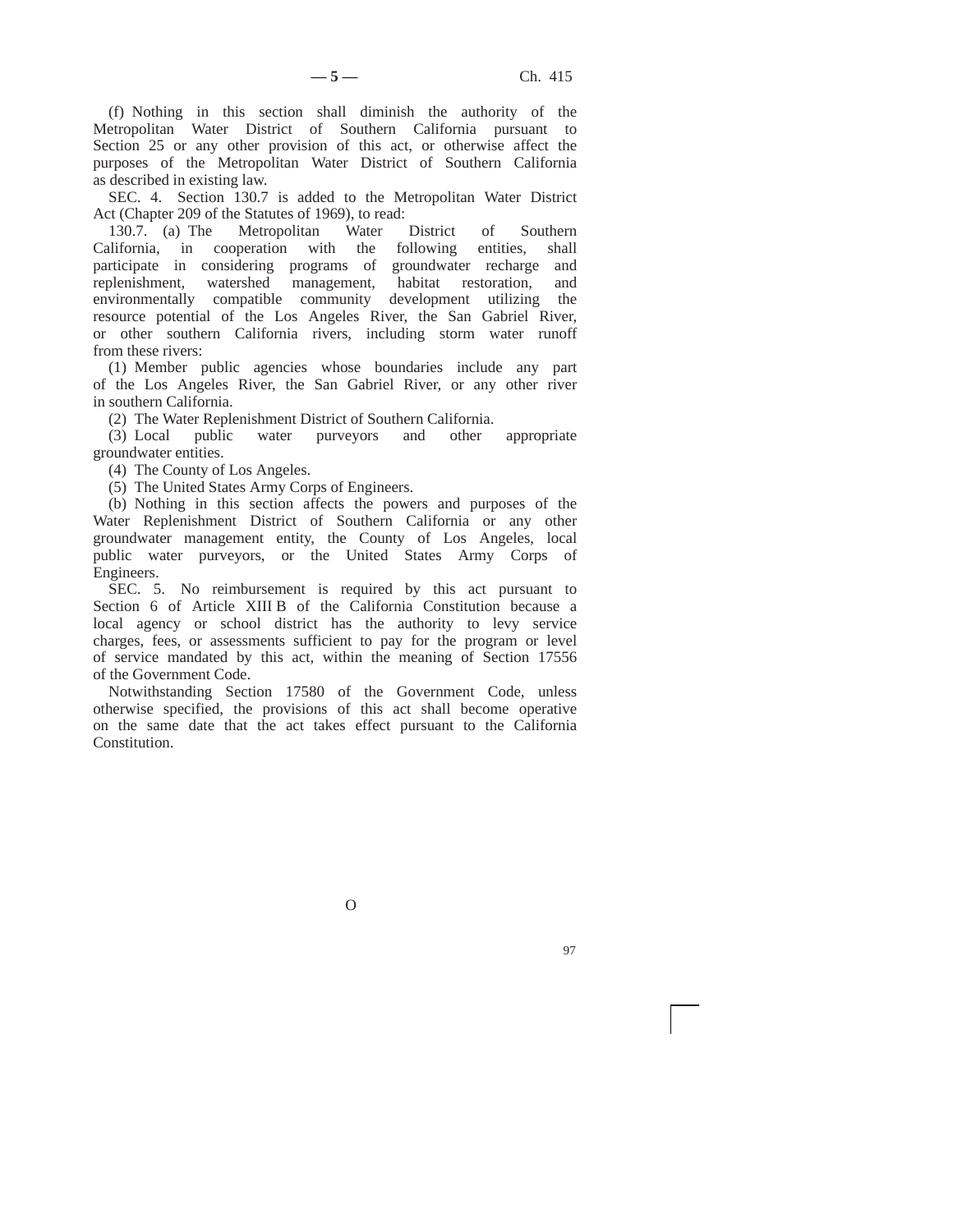# **SB 60 re. Office of Ethics: Requirements; Proposed Guiding Principles and Rules**

| <b>SB 60 Requirements</b>                                                                                                                                                                                                                                                                                                                                                                                                               | <b>Proposed Guiding Principles</b>                                                                                                                                                                                                                                                                                                                                                                                                                                                                                                | <b>Proposed Rules/Other Actions</b>                                                                                                                                                                                                                                                                                                                                       |
|-----------------------------------------------------------------------------------------------------------------------------------------------------------------------------------------------------------------------------------------------------------------------------------------------------------------------------------------------------------------------------------------------------------------------------------------|-----------------------------------------------------------------------------------------------------------------------------------------------------------------------------------------------------------------------------------------------------------------------------------------------------------------------------------------------------------------------------------------------------------------------------------------------------------------------------------------------------------------------------------|---------------------------------------------------------------------------------------------------------------------------------------------------------------------------------------------------------------------------------------------------------------------------------------------------------------------------------------------------------------------------|
| $\S2(a)$ -- Subject matter<br>Establish and operate an Office of<br>Ethics.<br>Adopt rules consistent with intent and<br>$\bullet$<br>spirit of MTA, LA City Ethics<br>Comm, and FPPC.                                                                                                                                                                                                                                                  | The MWD Board shall adopt rules of ethics<br>$\bullet$<br>and codes of conduct that will engender public<br>confidence in the District by ensuring the<br>highest levels of ethics, good government, and<br>business practices.<br>The MWD Board will establish an Office of<br>Ethics with sufficient resources and authority<br>to effectively implement an ethics program at<br>MWD consistent with the intent and spirit of<br>SB 60.                                                                                         | As interim measure, select<br>$\bullet$<br>consultant to $(1)$ begin<br>educational and advisory aspects<br>of Office of Ethics; and (2) make<br>recommendations regarding long-<br>term program and resource needs.                                                                                                                                                      |
| $\S2(b)$ -- Rules<br>Rules shall address:<br>Business relationships between board<br>members and contractors/vendors;<br>and between board members and<br>member agency officials;<br>Solicitation of campaign<br>$\bullet$<br>contributions by MWD officials and<br>receipt of contributions from bidders,<br>contractors, or subcontractors;<br>Public notice and approval<br>$\bullet$<br>procedures for contracts over<br>\$50,000; | MWD officials shall not use their official<br>$\bullet$<br>positions for personal financial gain.<br>MWD's processes for procuring goods and<br>services will be guided only for the best<br>interests of MWD and shall not be influenced<br>by personal or political considerations.<br>MWD officials may participate in political<br>$\bullet$<br>campaign fundraising only in their personal,<br>non-official capacities.<br>MWD shall maintain clear public notice and<br>$\bullet$<br>approval procedures for all contracts. | Prohibition on contact between<br>$\bullet$<br>directors and staff on specific<br>procurements.<br>Revolving door policy re.<br>$\bullet$<br>directors and senior staff.<br>Prohibition on soliciting<br>$\bullet$<br>campaign contributions from<br>entities with contracts pending<br>before MWD<br>Extensive public notice processes<br>$\bullet$<br>already in place. |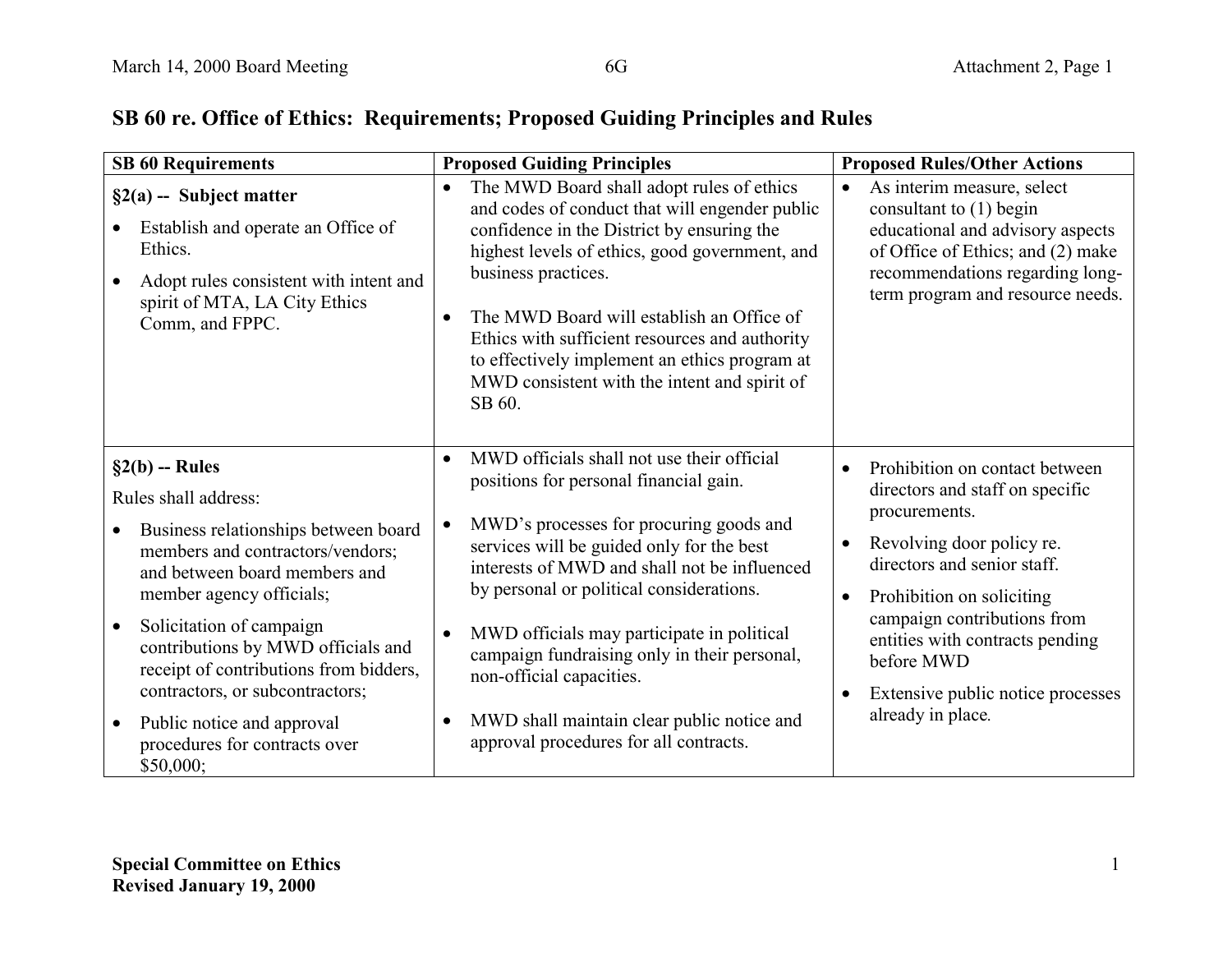| <b>SB 60 Requirements</b>                                                                                                                                                                                                                                                                                                                                                                                                                                                                                                                                             | <b>Proposed Guiding Principles</b>                                                                                                                                                                                                                                                                                                                                                                                                                                                                                                                                                                                                                                                                                                     | <b>Proposed Rules</b>                                                                                                        |
|-----------------------------------------------------------------------------------------------------------------------------------------------------------------------------------------------------------------------------------------------------------------------------------------------------------------------------------------------------------------------------------------------------------------------------------------------------------------------------------------------------------------------------------------------------------------------|----------------------------------------------------------------------------------------------------------------------------------------------------------------------------------------------------------------------------------------------------------------------------------------------------------------------------------------------------------------------------------------------------------------------------------------------------------------------------------------------------------------------------------------------------------------------------------------------------------------------------------------------------------------------------------------------------------------------------------------|------------------------------------------------------------------------------------------------------------------------------|
| $\S2(c)$ -- Organization and procedure<br>The Office of Ethics shall:<br>Operate as an independent entity not<br>subject to political influence and shall<br>be staffed with professional, qualified<br>persons.<br>Adopt rules for approval by board,<br>$\bullet$<br>educate board, staff, contractors, and<br>subcontractors about those rules, and<br>investigate complaints concerning<br>violations.<br>Adopt procedures for protecting<br>$\bullet$<br>confidentiality of sources, job<br>security of "whistle-blowers," and<br>due process rights of accused. | The head of the Office of Ethics shall be<br>$\bullet$<br>appointed by and report directly to the Board.<br>(Board has already taken this action). The<br>Office shall be independent from the three<br>existing Departments.<br>To the extent appropriate, the Office shall<br>cooperate with the three existing departments.<br>The staff of the Office (whether in-house or<br>$\bullet$<br>consultant) shall be professional with<br>demonstrated experience, qualification, and<br>expertise in the field of ethics.<br>The Office shall propose rules for adoption by<br>$\bullet$<br>the Board of Directors.<br>The Office shall be directed to implement<br>$\bullet$<br>procedural safeguards and due process<br>protections. | To be addressed through Request<br>$\bullet$<br>for Proposals.<br>Ban on reprisal against "whistle-<br>$\bullet$<br>blowers" |
| $\S2(d)$ -- Public disclosure<br>Office shall make results of investigation<br>available to public to extent permissible<br>by law.                                                                                                                                                                                                                                                                                                                                                                                                                                   | The Office shall prepare and make available to the<br>public reports regarding its activities to the extent<br>permissible by law and in a manner that protects<br>the privacy rights of individuals.                                                                                                                                                                                                                                                                                                                                                                                                                                                                                                                                  | For future determination after<br>recommendation by Office of Ethics.                                                        |
| $\S2(e)$ -- Penalties<br>Office shall propose and board shall<br>adopt schedule of penalties for violations<br>of rules by board members, staff, or<br>contractors.                                                                                                                                                                                                                                                                                                                                                                                                   | The schedule of penalties shall be fair and<br>appropriate, and shall be consistent with MWD's<br>existing statutory powers.                                                                                                                                                                                                                                                                                                                                                                                                                                                                                                                                                                                                           | For future determination after<br>recommendation by Office of Ethics.                                                        |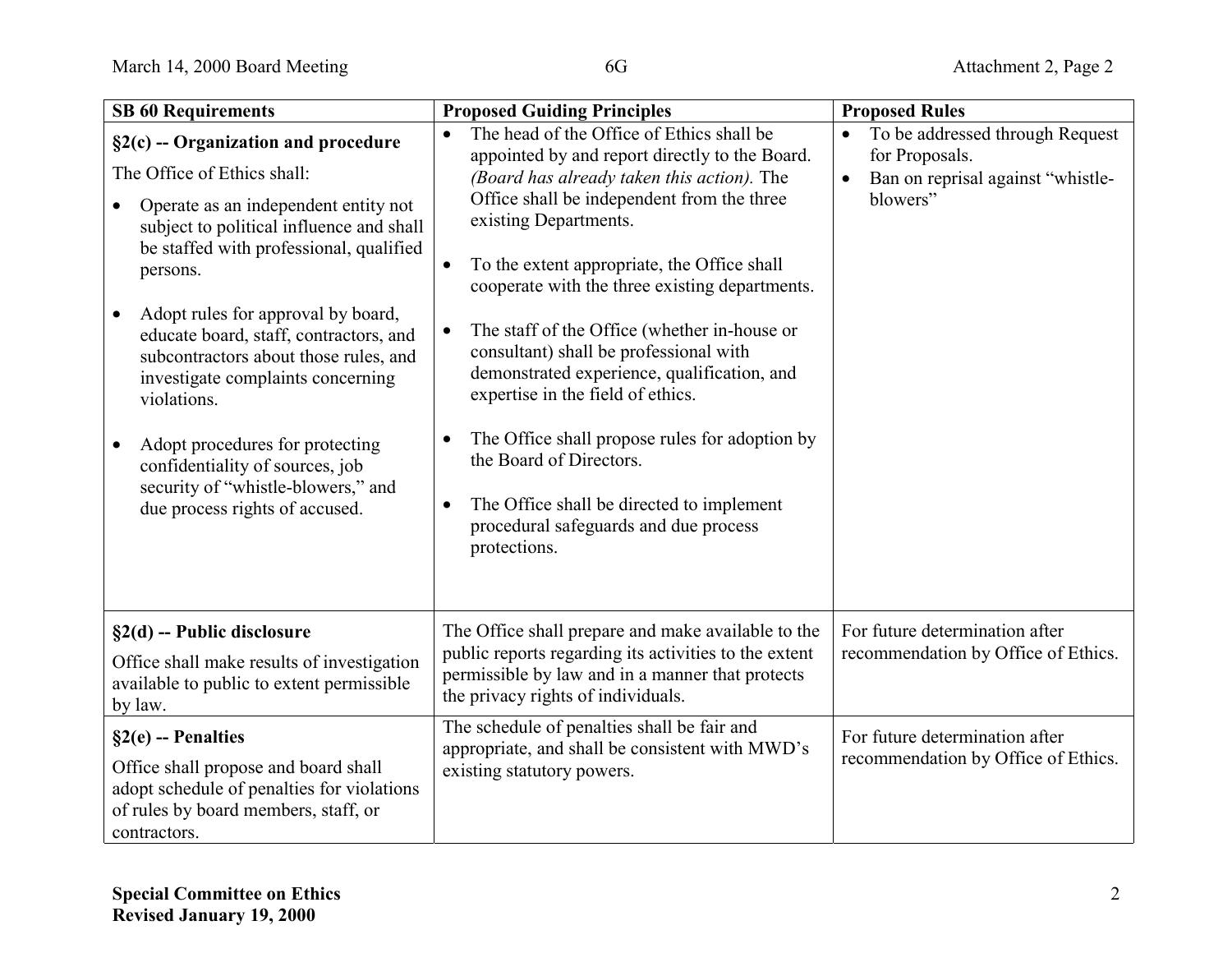| <b>SB 60 Requirements</b>                                                                                                                                                                                                                                                                                                                                                                                                                                                                                                                                                        | <b>Proposed Guiding Principles</b>                                                                              | <b>Proposed Rules</b>           |
|----------------------------------------------------------------------------------------------------------------------------------------------------------------------------------------------------------------------------------------------------------------------------------------------------------------------------------------------------------------------------------------------------------------------------------------------------------------------------------------------------------------------------------------------------------------------------------|-----------------------------------------------------------------------------------------------------------------|---------------------------------|
| $\S2(f)$ --Associations<br>Ethics rules shall prohibit misleading<br>associations involving MWD or member<br>agencies.                                                                                                                                                                                                                                                                                                                                                                                                                                                           | MWD will avoid potentially misleading<br>associations.                                                          | Ban on misleading associations. |
| §1 -- Investigations<br>MWD and its member agencies may not<br>expend public funds for contracting with<br>any entity to undertake research or<br>investigations re. personal backgrounds,<br>statements of economic interest, or<br>campaign contributions made to elected<br>officials who vote on public policies<br>affecting MWD or advocacy groups or<br>interested persons with matters pending<br>before MWD.<br>This prohibition does not restrict MWD<br>or its member agencies from exercising<br>the right to obtain public records under<br>the Public Records Act. | MWD shall comply with this restriction, and the<br>Office of Ethics shall be directed to monitor<br>compliance. | More specific rule unnecessary. |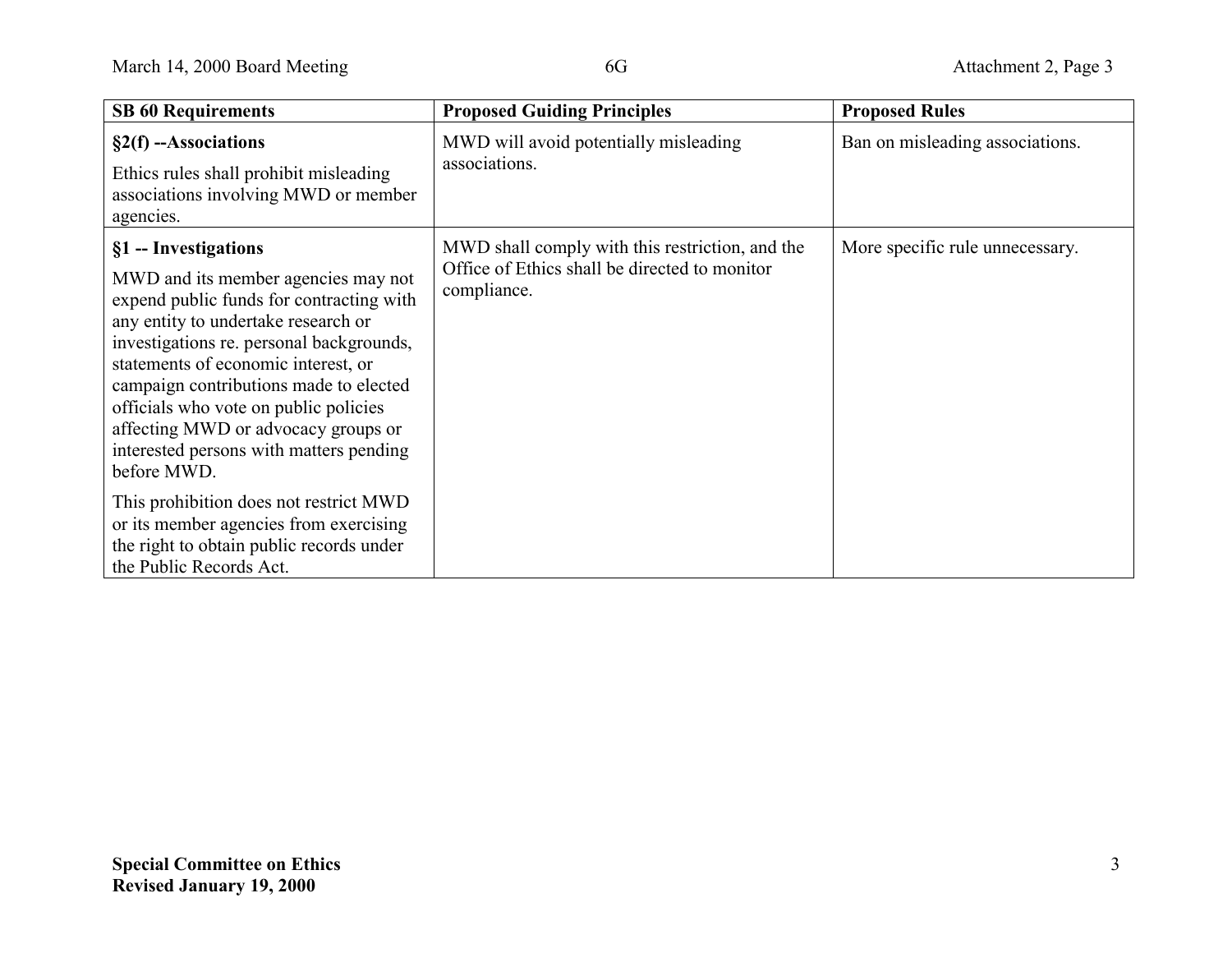# Ethics rules proposed by Special Committee on Ethics as modified at meeting of February 22, 2000 (modifications highlighted)

## **Communications on procurements**

- a) Except for statements on the record in a scheduled public meeting, Directors shall not directly or indirectly communicate with the General Manager or staff regarding the selection of vendors, contractors, consultants, or other business entities for a specific procurement of goods or services.
- b) This policy in no way restricts open communication between Directors and the General Manager on district-wide procurement policies, procedures, or other general matters.

# **"Revolving door" policy**

- a) For a period of one year after leaving office,
	- 1) Directors shall not represent for compensation non-governmental entities before Metropolitan with regard to any issues on which that Director voted during the three years prior to leaving office.
	- 2) Other officers of Metropolitan (as identified in Admin. Code § 6400) shall not represent for compensation non-governmental entities before Metropolitan with regard to any issues over which that officer had decision-making authority during the three years prior to leaving office.
- b) For purposes of this section, "represent" shall mean for compensation to actively support or oppose a particular decision in a proceeding by lobbying in person the officers or employees of Metropolitan, testifying in person before Metropolitan, or otherwise acting to influence the officers of Metropolitan.
- c) These restrictions shall not apply to representation of not-for-profit charitable entities before Metropolitan.
- d) These restrictions may be waived in specific cases by a two-thirds vote of the Board of Directors.

### **Solicitation of campaign contributions**

No Director or other officer of Metropolitan shall accept, solicit, or direct a political contribution from any person or entity which has a financial interest in a contract or other matter while that contract or other matter is pending before Metropolitan and for three months after Metropolitan renders a final decision on that contract or other matter. This prohibition shall apply regardless of whether the solicitation is made for oneself or on behalf of a candidate or political committee.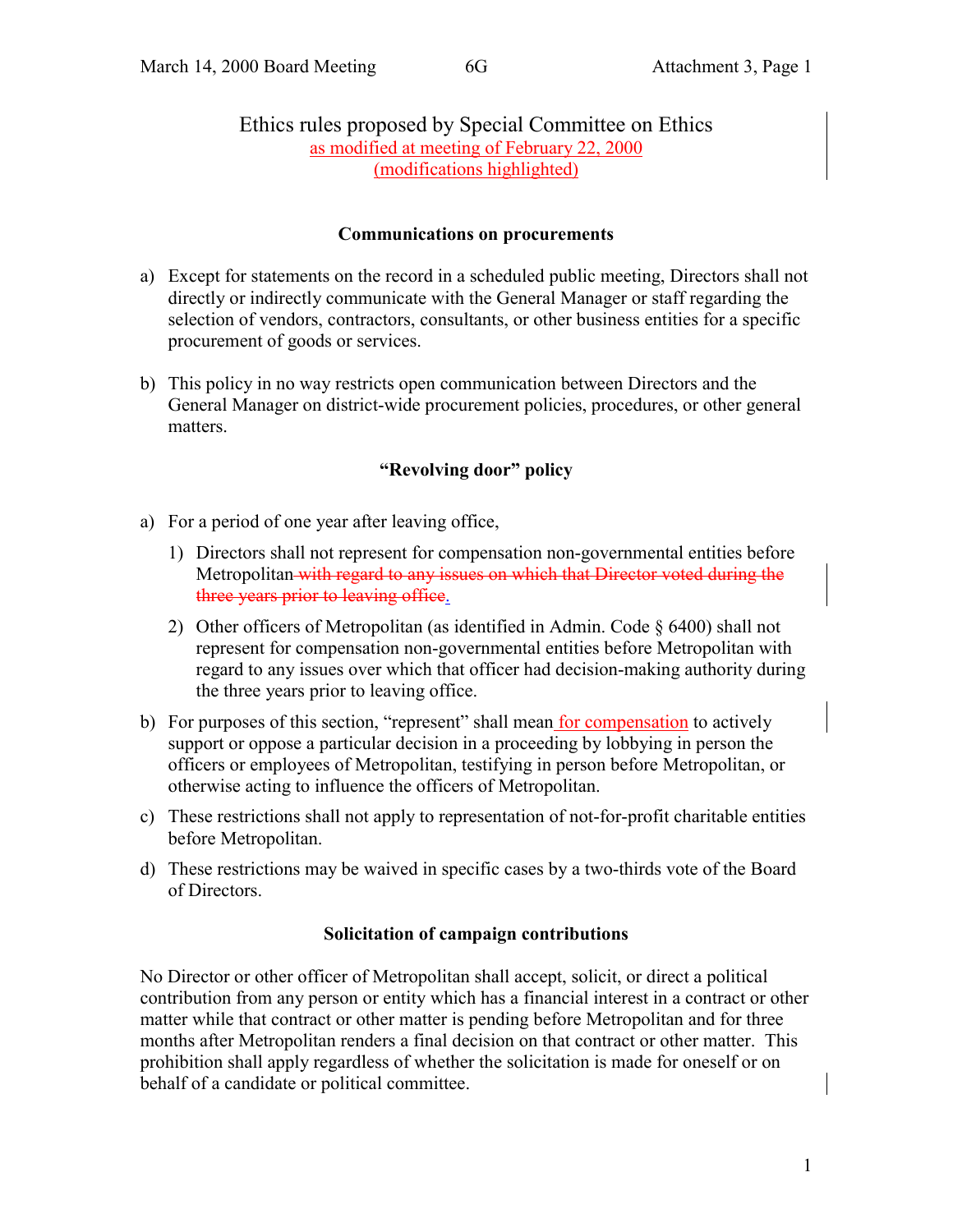No Director, officer, or employee of Metropolitan shall use Metropolitan's seal, trademark, stationary, or other indicia of Metropolitan's identity, or facsimile thereof, in any solicitation for political contributions contrary to state or federal law.

# **Protection of "whistleblowers"**

- a) No officer or employee of Metropolitan shall use or threaten to use any official authority or influence to discourage, restrain or interfere with any other person for the purpose of preventing such person from acting in good faith to report or otherwise bring to the attention of the Office of Ethics, other appropriate agency, Metropolitan office or department any information which, if true, would constitute: a work-related violation by a Metropolitan officer or employee of any law or regulation, gross waste of agency funds, gross abuse of authority, a specified and substantial danger to public health or safety due to an act or omission of a Metropolitan official or employee, use of a Metropolitan office or position or of Metropolitan resources for personal gain, or a conflict of interest of a Metropolitan officer or employee.
- b) No officer or employee of Metropolitan shall use or threaten to use any official authority or influence to effect any action as a reprisal against a Metropolitan officer or employee who reports or otherwise brings to the attention of the Office of Ethics or other appropriate agency, Metropolitan office or department any information regarding the subjects described in Subsection a).
- c) Any person who believes that he or she has been subjected to any action prohibited by this section may file a confidential complaint with the Office of Ethics. The Office of Ethics shall thereupon investigate the complaint. Upon the conclusion of its investigation, the Office of Ethics shall take appropriate action as otherwise provided by Metropolitan's ethics rules and procedures.
- d) In the event the Office of Ethics has a conflict of interest in an investigation of a retaliation complaint, the Chief Ethics Officer shall refer the investigation of the retaliation complaint to the Equal Employment Opportunities office and the Office of the General Counsel, which shall take appropriate action as otherwise provided under Metropolitan rules and procedures and applicable law.

# **Limitation on Associations**

Metropolitan shall not participate in any association structure or identification that is likely to mislead the public as to the association's true identity, its source of funding, or its purpose.

# Contracts with Metropolitan

Metropolitan shall not contract for services of any Director during the Director's term of office and a period of one year thereafter. The restriction on contracting after leaving office may be waived in specific cases by a 2/3 vote of the Board of Directors.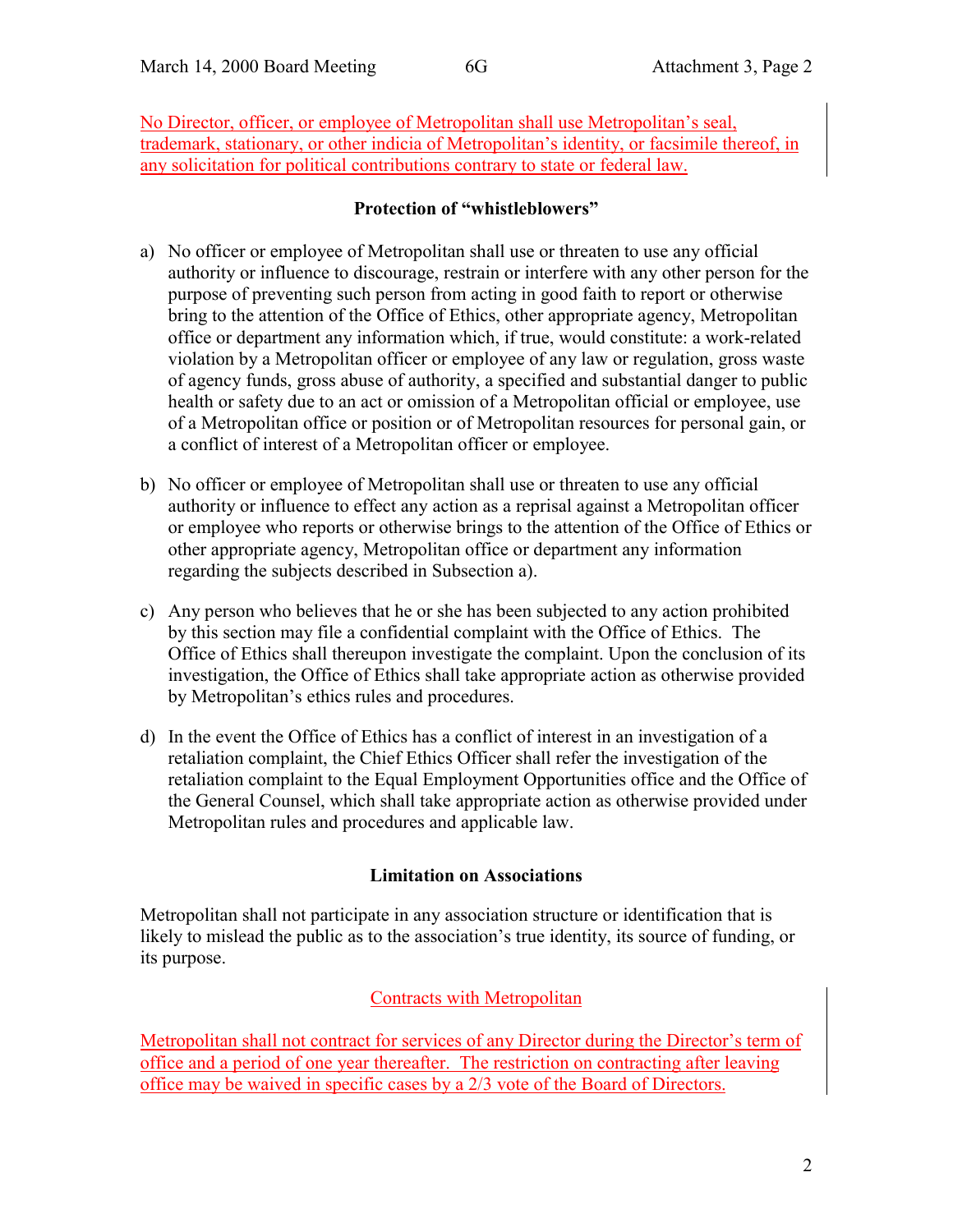#### **Chapter 3**

#### **ETHICS POLICY FOR DIRECTORS, OFFICERS, AND EMPLOYEES**

Sec.

- 7300. Purpose and Scope
- 7301. Responsibilities of Public Office
- 7302. Fair and Equal Treatment
- 7303. Proper Use and Safeguarding of Metropolitan Property and Resources
- 7304. Board of Directors; Conflict of Interest

7305. "Revolving Door" Policy

73065. Gifts

73076. Contracts with Metropolitan

7308 Communications on Procurements

73097. Use of Confidential Information

731008. Soliciting Political Contributions

731109. Improper Activities and the Reporting of Such Activities

7312 Protection of "Whistleblowers"

73130. Nondiscrimination and Affirmative Action

7314. Limitation on Associations

73151. Violation of Ethics Policy

#### **§ 7300. Purpose and Scope.**

The policy of The Metropolitan Water District of Southern California is to maintain the highest standards of ethics from its Board members, officers and employees. The proper operation of Metropolitan requires decisions and policy to be made in the proper channels of governmental structure, that public office not be used for personal gain, and that all individuals associated with Metropolitan remain impartial and responsible towards the public. Accordingly, it is the policy of Metropolitan that Metropolitan Board members, officers, and employees shall maintain the highest standard of personal honesty and fairness in carrying out their duties. This policy sets forth the minimal ethical standards to be followed by the Board of Directors, officers, and employees of-The Metropolitan Water District of Southern California.

M.I. 41598 - October 10, 1995.

### **§ 7301. Responsibilities of Public Office.**

Board members, officers, and employees are obliged to uphold the Constitution of the United States and the Constitution of the State of California, and to carry out the laws of the nation, state and local governmental agencies. Board members, officers, and employees shall comply with applicable laws regulating **Board membertheir** conduct, including conflict of interests and financial disclosure laws. Board members, officers, and employees should work in full cooperation with other public officials unless prohibited from so doing by law or officially recognized confidentiality of their work.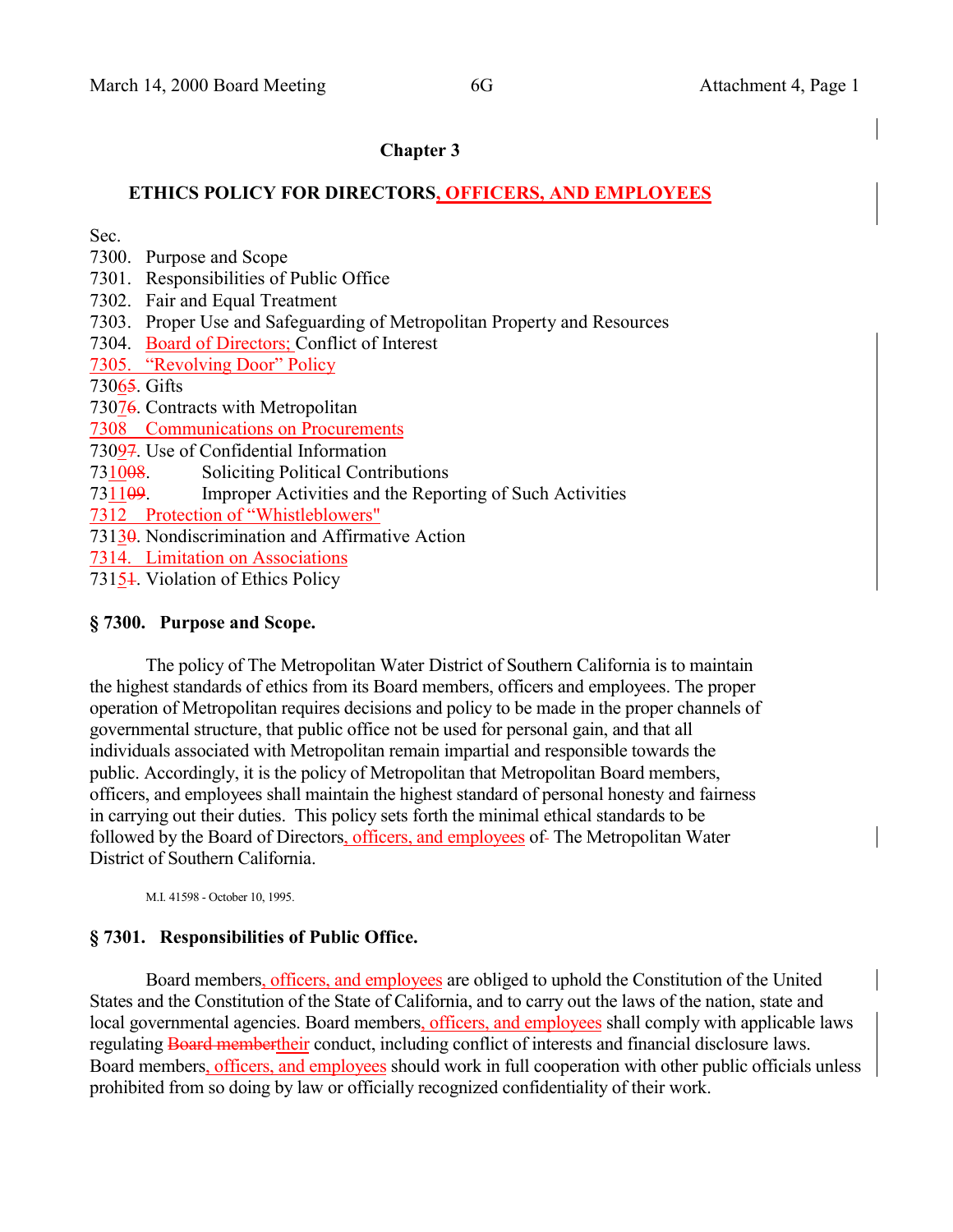*[Article XX, Section 3 of the California Constitution; California Government Code Section 1360.]*

M.I. 41598 - October 10, 1995.

#### **§ 7302. Fair and Equal Treatment.**

No Board member, officer, or employee shall grant any special consideration, treatment, or advantage to any person or group beyond that which is available to every other person or group in the same circumstances.

*[See, e.g., Age Discrimination in Employment Act of 1967; Americans with Disabilities Act of 1990; Fair Employment and Housing Act; Rehabilitation Act of 1973; Title VII of the Civil Rights Act of 1964; California Labor Code Section 1102.1.]*

M.I. 41598 - October 10, 1995.

### **§ 7303. Proper Use and Safeguarding of Metropolitan Property and Resources.**

Except as specifically authorized, no Board member, officer, or employee shall use or permit the use of Metropolitan-owned vehicles, equipment, telephones, materials or property for personal convenience or profit. No Board member, officer, or employee shall require a Metropolitan employee to perform services for the personal convenience or profit of a Board member, officer, or employee. Each Board member, officer, or employee must protect and properly use any Metropolitan asset within his or her control, including information recorded on paper or in electronic form. Using Metropolitan assets for personal profit is forbidden. Board members, officers, and employees shall safeguard Metropolitan property, equipment, moneys, and assets against unauthorized use or removal, as well as from loss due to criminal act or breach of trust.

Board members, officers, and employees are responsible for maintaining written records, including expense accounts, in sufficient detail to reflect accurately and completely all transactions and expenditures made on Metropolitan's behalf. Creating a document with misleading or false information is prohibited.

*[Article XVI, Section 6 of the California Constitution; MWD Administrative Code Sections 6320 et seq. and 8202.]*

M.I. 41598 - October 10, 1995.

### **§ 7304. Board of Directors; Conflict of Interest.**

A. No Board member shall vote on a matter before the Board of Directors if he or she has any interest, financial or otherwise, direct or indirect, or any obligation of any nature which is in conflict with the proper performance of his or her duties as a Board member. No Board member shall participate in any discussion of a matter before the Board of Directors if he or she has any interest, financial or otherwise, direct or indirect, or any obligation of any nature which is in conflict with the proper performance of his or her duties as a Board member, unless he or she discloses the full nature of the conflict on the records of the Board.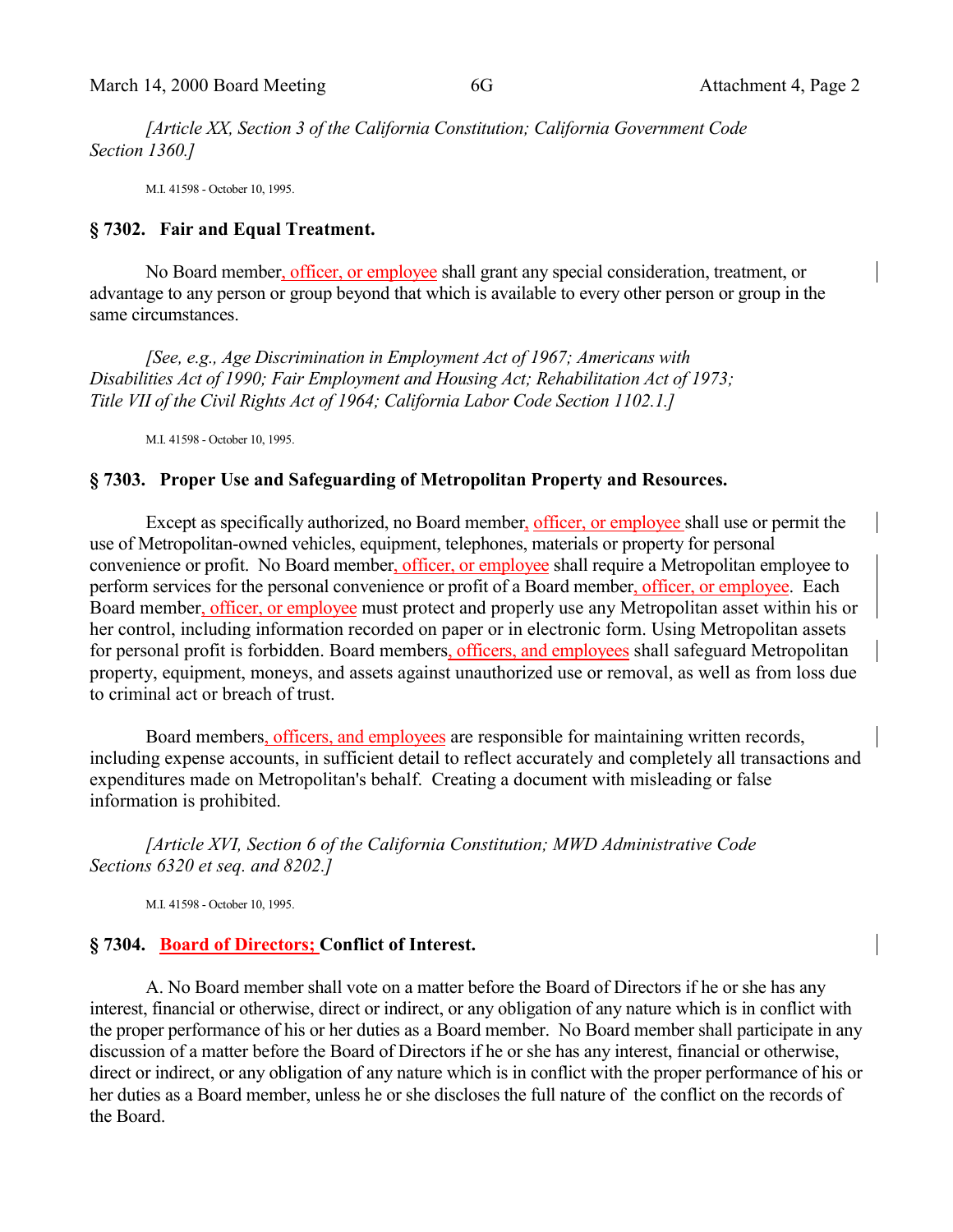B. Circumstances establishing a conflict of interest include but are not limited to situations where:

1. The Board member has a substantial financial or personal interest in the outcome of a matter before the Board, or is associated as an owner, member, partner, officer, employee, broker or stockholder in an enterprise that will be affected by the outcome of a matter before the Board;

2. The Board member has reason to believe or expect that he or she will receive, or a member of his or her immediate family will receive, a direct or indirect monetary gain or loss by reason of his or her participation in a matter before the Board;

3. The Board member, because of bias or prejudice, or because he or she has prejudged a matter, is incapable of providing fair treatment to a matter before the Board;

4. The Board member is participating in a decision affecting a person, vendor, contractor, firm, consultant or organization while seeking employment with that same person or entity; or;

5. The Board member has a prohibited interest as defined by Government Code sections 1090, et seq. and the Political Reform Act, Government Code section 81000 et seq., relating to conflicts of interest. (See, Metropolitan Water District of Southern California Administrative Code section 7100 et seq. for Metropolitan's requirements concerning the disclosure of financial interests.)

C. The Board member who has a conflict of interest and who participates in discussions with, or gives an official opinion to the Board relating to the matter upon which the Board member has a conflict, shall disclose on the records of the Board the nature and extent of the conflict of interest.

D. Board members shall refrain from voting on or otherwise influencing matters involving any person with whom the member is negotiating for, or has accepted, future employment, or with whom the member has (or is negotiating for) a direct or indirect ownership interest or business relationship. Nothing in the foregoing shall apply to the member's appointing authority or to any noncontrolling interest in a publicly held entity. Board members are prohibited from recommending the employment of a relative by Metropolitan. In addition, a Board member is prohibited from recommending the employment of a relative to any person known by the Board member to be bidding for or negotiating a contract with Metropolitan.

*[California Government Code Sections 1090 et seq. and 81000 et seq.]*

M.I. 41598 - October 10, 1995.

### **§ 7305. "Revolving door" policy.**

A. For a period of one year after leaving office,

1. Directors shall not represent for compensation non-governmental entities before Metropolitan.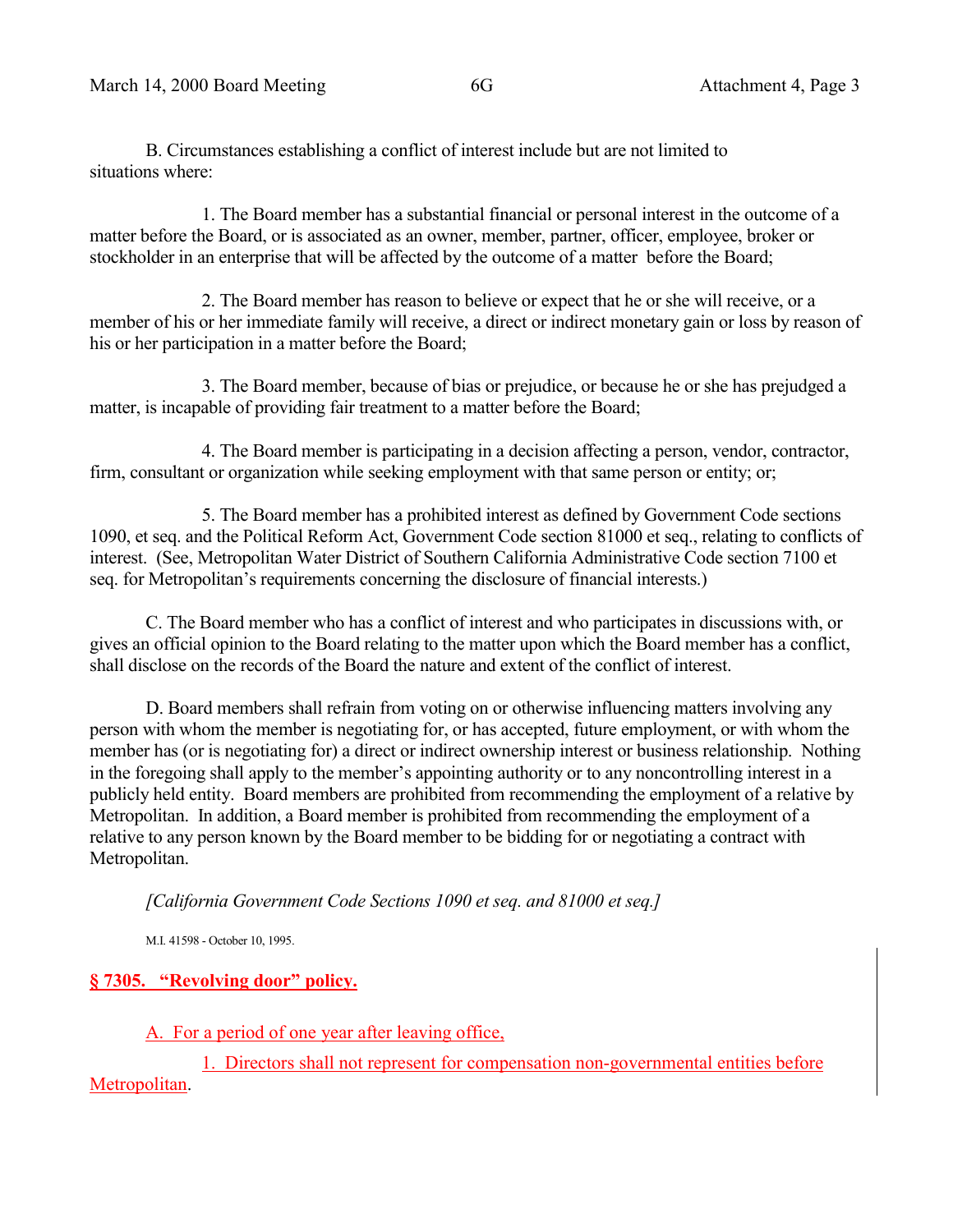2. Other officers of Metropolitan (as identified in Admin. Code § 6400) shall not represent for compensation non-governmental entities before Metropolitan with regard to any issues over which that officer had decision-making authority during the three years prior to leaving office.

B. For purposes of this section, "represent" shall mean for compensation to actively support or oppose a particular decision in a proceeding by lobbying in person the officers or employees of Metropolitan, testifying in person before Metropolitan, or otherwise acting to influence the officers of Metropolitan.

C. These restrictions shall not apply to representation of not-for-profit charitable entities before Metropolitan.

D. These restrictions may be waived in specific cases by a two-thirds vote of the Board of Directors.

### **§ 73065. Gifts.**

A. No Board member, officer, or employee, shall receive or agree to receive, directly or indirectly, any compensation, reward or gift from any source except from his or her appointing authority or employer, for any action related to the conduct of Metropolitan's business, except as set forth below:

1. Acceptance of food and refreshments of nominal value on infrequent occasions in the ordinary course of a breakfast, luncheon or dinner meeting or other meeting or on an inspection tour where the arrangements are consistent with the transaction of official business.

2. Acceptance of transportation, lodging, meals or refreshment, in connection with attendance at widely attended gatherings sponsored by industrial, technical or professional organizations; or in connection with attendance at public ceremonies or similar activities financed by non-governmental sources where the Board member's, officer's, or employee's participation on behalf of Metropolitan is the result of an invitation addressed to him or her in his or her official capacity, and the transportation, lodging, meals or refreshment accepted is related to, and is in keeping with, his or her official participation.

3. Purchase of articles or admissions at advantageous rates where such rates are offered to Metropolitan personnel as a class.

4. Acceptance of unsolicited advertising or promotional material, such as pens, pencils, note pads, calendars, or other items of nominal value.

5. Acceptance of incidental transportation from a private organization, provided it is furnished in connection with the performance of the Board member's official duties and is of a type customarily provided by the private organization.

6. Acceptance of commendations, certificates or plaques for outstanding individual service or work on Metropolitan projects.

B. In no event shall any Board member, officer, or employee accept gifts from any single source the cumulative value of which exceeds the applicable gift limit under California law.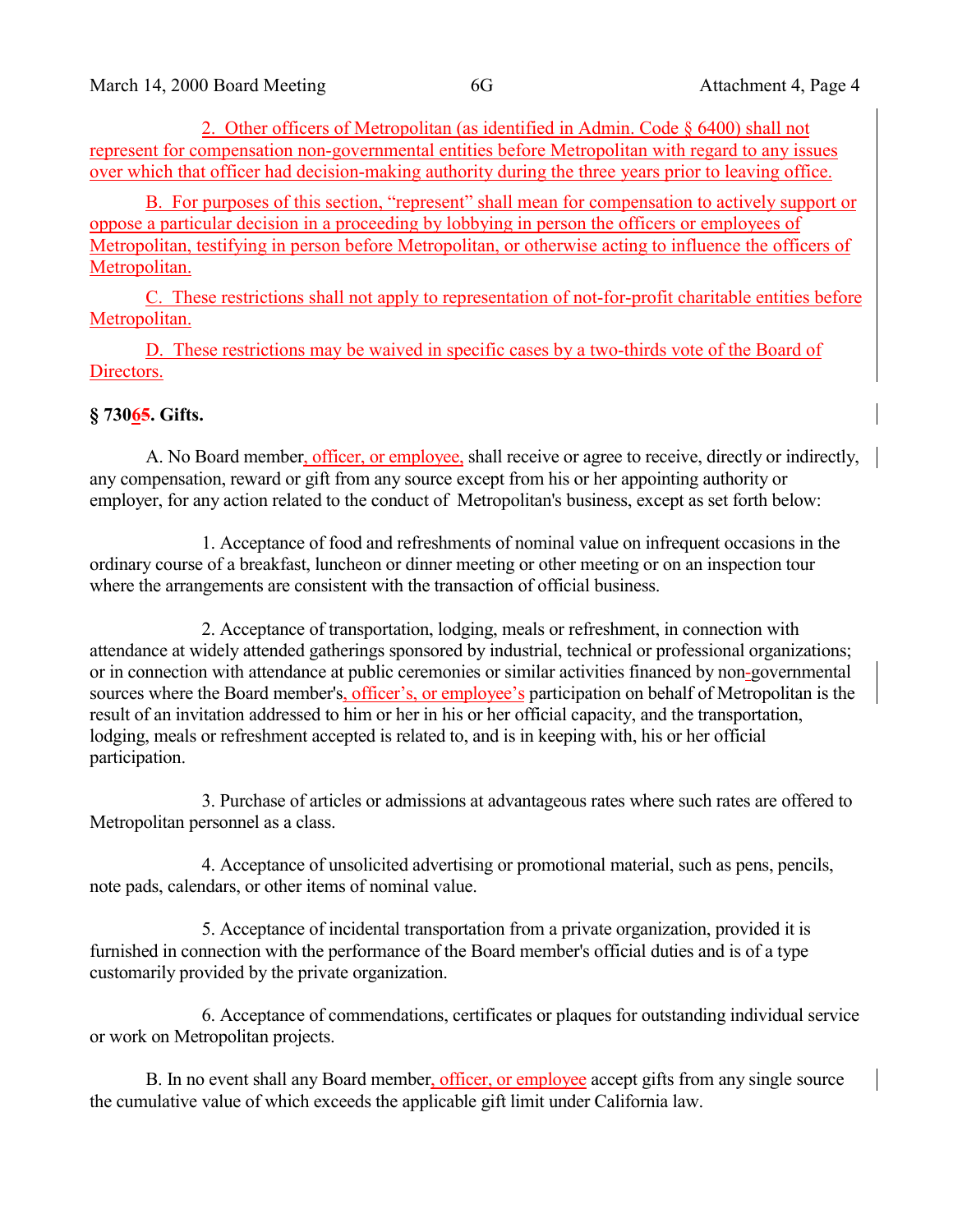March 14, 2000 Board Meeting 6G 6G Attachment 4, Page 5

C. A gift or gratuity, the receipt of which is prohibited under this section, shall be returned to the donor. If return is not possible, the gift or gratuity shall be turned over to a public or charitable institution without being claimed as a charitable deduction and a report of such action, and the reasons why return was not feasible shall be made on the records of the Board or in the case of officers and employees, on the records of Metropolitan. When possible, the donor also shall be informed of this action.

*[California Government Code Sections 89504, 89506; California Penal Code Section 70; Federal Hobbs Act (18 U.S.C. §1951).]*

M.I. 41598 - October 10, 1995.

# **§ 73076. Contracts with Metropolitan.**

Board members, officers, and employees are prohibited from offering inducements to a potential vendor, contractor, consultant, or other party, to the exclusion of similar persons or firms, in hopes of obtaining reciprocal favors. Metropolitan policies pertaining to the procurement of goods, services, and contractors, as well as the hiring of personnel, must be followed to ensure fairness to the participants. A Board member, officer, or employee shall not exercise any decision-making power with respect to any transaction, contract or sale to which Metropolitan is a party and in which the Board member, officer, or employee has a financial or personal interest. Proposed relationships with former Board members or Metropolitan employees subject to Board approval must be evaluated carefully in advance of completing any agreement with such persons to ensure that no unfair advantage is given to them and that Metropolitan's interests are fully protected in such situations.

Metropolitan shall not contract for services of any Director during the Director's term of office and a period of one year thereafter. The restriction on contracting after leaving office may be waived in specific cases by a 2/3 vote of the Board of Directors.

*[California Government Code Sections 1090 et seq. and 81000 et seq.]*

M.I. 41598 - October 10, 1995.

# **§ 7308. Communications on Procurements**

A. Except for statements on the record in a scheduled public meeting, Directors shall not directly or indirectly communicate with the General Manager, General Counsel, or Auditor (or their staffs) regarding the selection of vendors, contractors, consultants, or other business entities for a specific procurement of goods or services.

B. This policy in no way restricts open communication between Directors and the General Manager, General Counsel, or Auditor on district-wide procurement policies, procedures, or other general matters.

# **§ 73097. Use of Confidential Information.**

Confidential information must not be released to unauthorized persons unless the disclosure is approved by the Board of Directors, the Chair of the Board of Directors, or the Office of the General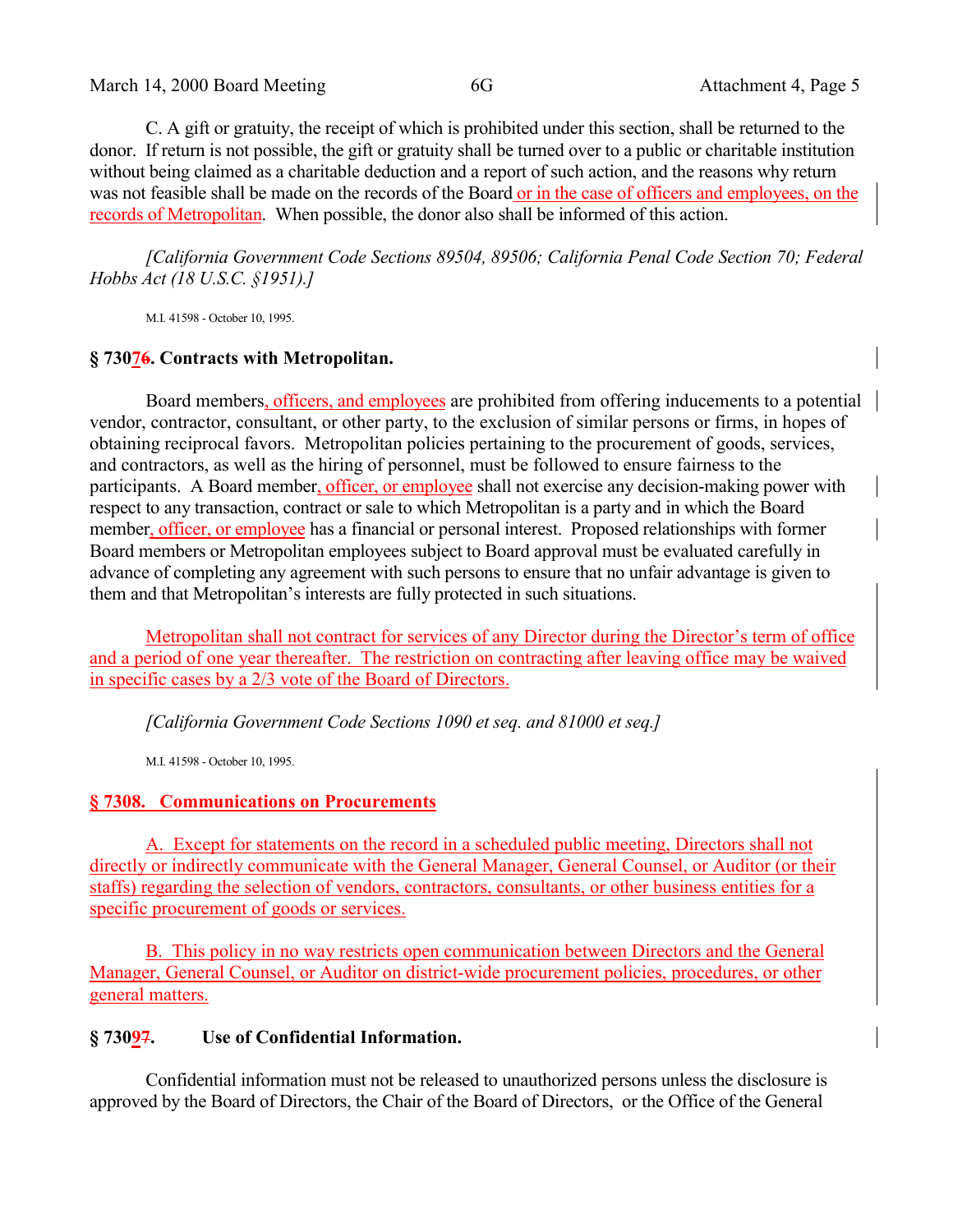Counsel. Board members, officers, and employees are prohibited from using any confidential information for personal advantage or profit.

*[Ralph M. Brown Act (California Government Code Sections 54950 et seq.); California Government Code Section 1098; MWD Administrative Code Section 2105.]*

M.I. 41598 - October 10, 1995.

#### **§ 731008. Soliciting Political Contributions.**

Board members, officers, and employees are prohibited from soliciting political funds or contributions at Metropolitan facilities.

No Director or other officer of Metropolitan shall accept, solicit, or direct a political contribution from any person or entity which has a financial interest in a contract or other matter while that contract or other matter is pending before Metropolitan and for three months after Metropolitan renders a final decision on that contract or other matter. This prohibition shall apply regardless of whether the solicitation is made for oneself or on behalf of a candidate or political committee.

No Director, officer, or employee of Metropolitan shall use Metropolitan's seal, trademark, stationary, or other indicia of Metropolitan's identity, or facsimile thereof, in any solicitation for political contributions contrary to state or federal law.

M.I. 41598 - October 10, 1995.

### **§ 730119. Improper Activities and the Reporting of Such Activities.**

Board members, officers, and employees shall not interfere with the proper performance of the official duties of others. Board members, officers, and employees are strongly encouraged to fulfill their own moral obligations to the public and Metropolitan by disclosing to the extent not expressly prohibited by law, improper activities within their knowledge. No Board member, officer, or employee shall directly or indirectly use or attempt to use the authority or influence of his or her position for the purpose of intimidating, threatening, coercing, commanding, or influencing any person with the intent of interfering with that person's duty to disclose improper activity.

M.I. 41598 - October 10, 1995.

#### **§ 7312. Protection of "Whistleblowers."**

A. No Board member, officer, or employee shall use or threaten to use any official authority or influence to discourage, restrain or interfere with any other person for the purpose of preventing such person from acting in good faith to report or otherwise bring to the attention of the Office of Ethics, other appropriate agency, Metropolitan office or department any information which, if true, would constitute: a work-related violation by a Metropolitan Board member, officer or employee of any law or regulation, gross waste of agency funds, gross abuse of authority, a specified and substantial danger to public health or safety due to an act or omission of a Metropolitan official or employee, use of a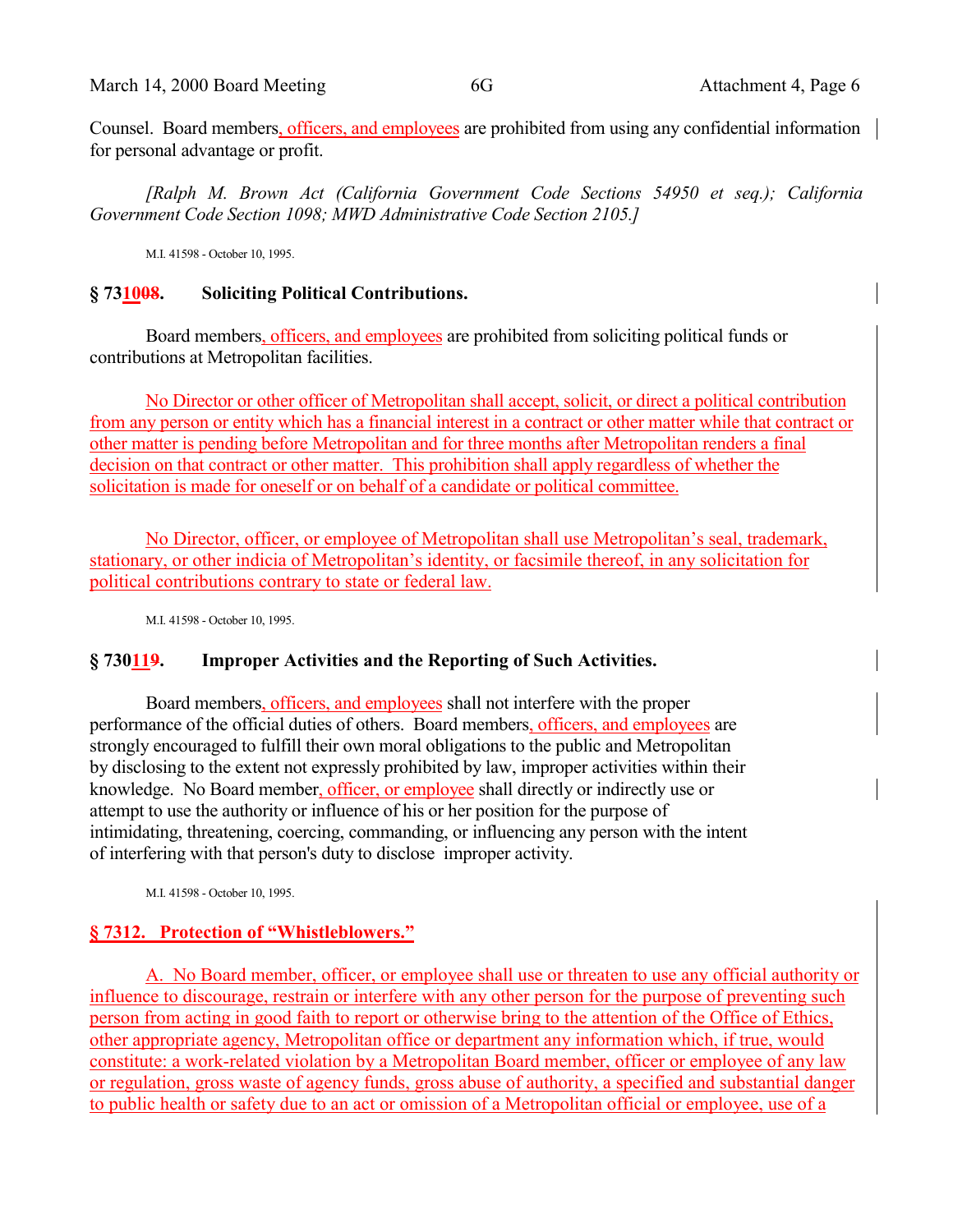Metropolitan office or position or of Metropolitan resources for personal gain, or a conflict of interest of a Metropolitan Board member, officer or employee.

B. No Board member, officer, or employee shall use or threaten to use any official authority or influence to effect any action as a reprisal against a Metropolitan Board member, officer or employee who reports or otherwise brings to the attention of the Office of Ethics or other appropriate agency, Metropolitan office or department any information regarding the subjects described in Subsection a).

C. Any person who believes that he or she has been subjected to any action prohibited by this section may file a confidential complaint with the Office of Ethics. The Office of Ethics shall thereupon investigate the complaint. Upon the conclusion of its investigation, the Office of Ethics shall take appropriate action as otherwise provided by Metropolitan's ethics rules and procedures.

D. In the event the Office of Ethics has a conflict of interest in an investigation of a retaliation complaint, the Chief Ethics Officer shall refer the investigation of the retaliation complaint to the Equal Employment Opportunities office and the Office of the General Counsel, which shall take appropriate action as otherwise provided under Metropolitan rules and procedures and applicable law.

## **§ 73130. Nondiscrimination and Affirmative Action.**

Board members, officers, and employees shall not, in the performance of their Board official functions, discriminate against any person on the basis of race, religion, color, creed, age, marital status, national origin, ancestry, sex, sexual preference, medical condition, or disability and they shall cooperate in achieving the equal opportunity and affirmative action goals and objectives of Metropolitan.

*[Age Discrimination in Employment Act of 1967; Americans with Disabilities Act of 1990; Fair Employment and Housing Act; Rehabilitation Act of 1973; Title VII of the Civil Rights Act of 1964; California Labor Code Section 1102.1.]*

M.I. 41598 - October 10, 1995.

### **§ 7314. Limitation on Associations.**

Metropolitan shall not participate in any association structure or identification that is likely to mislead the public as to the association's true identity, its source of funding, or its purpose.

# **§ 73151. Violation of Ethics Policy.**

If a director is reported to have violated Metropolitan's ethic standards, the matter shall be referred to the Executive Committee for investigation and consideration of any appropriate action warranted. Violations of the ethics policy by officers or employees will be handled through existing disciplinary procedures.

M.I. 41598 - October 10, 1995.